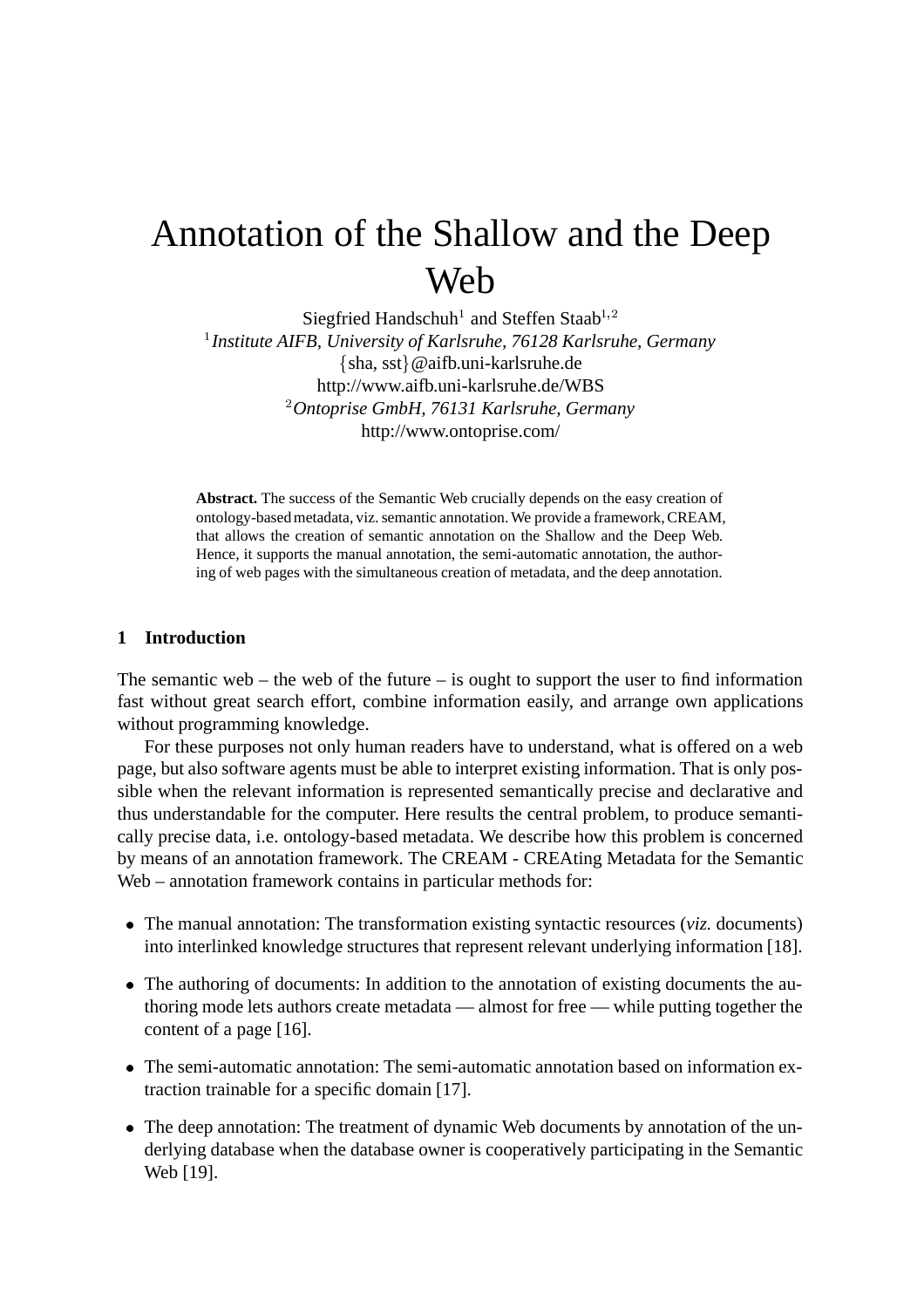In the following we wrap up contributions to conference proceedings presented in [18, 16, 17, 19]. In particular we describe first some requirements for annotation, explain our terminology in more detail, and give an example of metadata we want to create in Section 2. We derive in Section 3 the design of CREAM from the requirements elaborated before. In Section 4, we explain the major modes of interaction with CREAM. The integration of CREAM with a learnable information extraction component is given in Section 5. In Section 6 we describe the building blocks for deep annotation. Eventually, we will discuss related works and conclude.

## **2 Creating Metadata for the Semantic Web**

CREAM is an annotation and authoring framework suited for the easy and comfortable creation of relational metadata. OntoMat-Annotizer (OntoMat for short) is its concrete implementation.

## *2.1 Requirements for CREAM*

Given the problems with syntax, semantics and pragmatics in earlier experiences (e.g. KA2 [3]), we list here a set of requirements. Thereby, the principal requirements apply for *aposteriori annotation* as well as for the *integration of web page authoring with metadata creation* as follows:

- **Consistency**: Semantic structures should adhere to a given ontology in order to allow for better sharing of knowledge. For example, it should be avoided that people use an attribute, where the ontology requires a concept instance.
- **Proper Reference**: Identifiers of instances, *e.g.* of persons, institutes or companies, should be unique. For instance, the metadata generated in the KA2 case study contained three different identifiers for our colleague Dieter Fensel. Thus, knowledge about him could not be grasped with a straightforward query.<sup>1</sup>
- **Avoid Redundancy**: Decentralized knowledge provisioning should be possible. However, when annotators collaborate, it should be possible for them to identify (parts of) sources that have already been annotated and to reuse previously captured knowledge in order to avoid laborious redundant annotations.
- **Relational Metadata**: Like HTML information, which is spread on the Web, but related by HTML links, knowledge markup may be distributed, but it should be semantically related. Current annotation tools tend to generate template-like metadata, which is hardly connected, if at all. For example, annotation environments often support Dublin Core [9, 10, 22], providing means to state, e.g., the name of authors of a document, but not their  $IDs<sup>2</sup>$ . Thus, the only possibility to query for all publications of a certain person requires the querying for some attribute like fullname — which is very unsatisfying for frequent names like "John Smith".

<sup>&</sup>lt;sup>1</sup>The reader may see similar effects in bibliography databases. E.g., query for James (Jim) Hendler at the — otherwise excellent — DBLP: http://www.informatik.uni-trier.de/˜ley/db/.

<sup>2</sup>In the web context one typically uses the term 'URI' (uniform resource identifier) to speak of 'unique identifier'.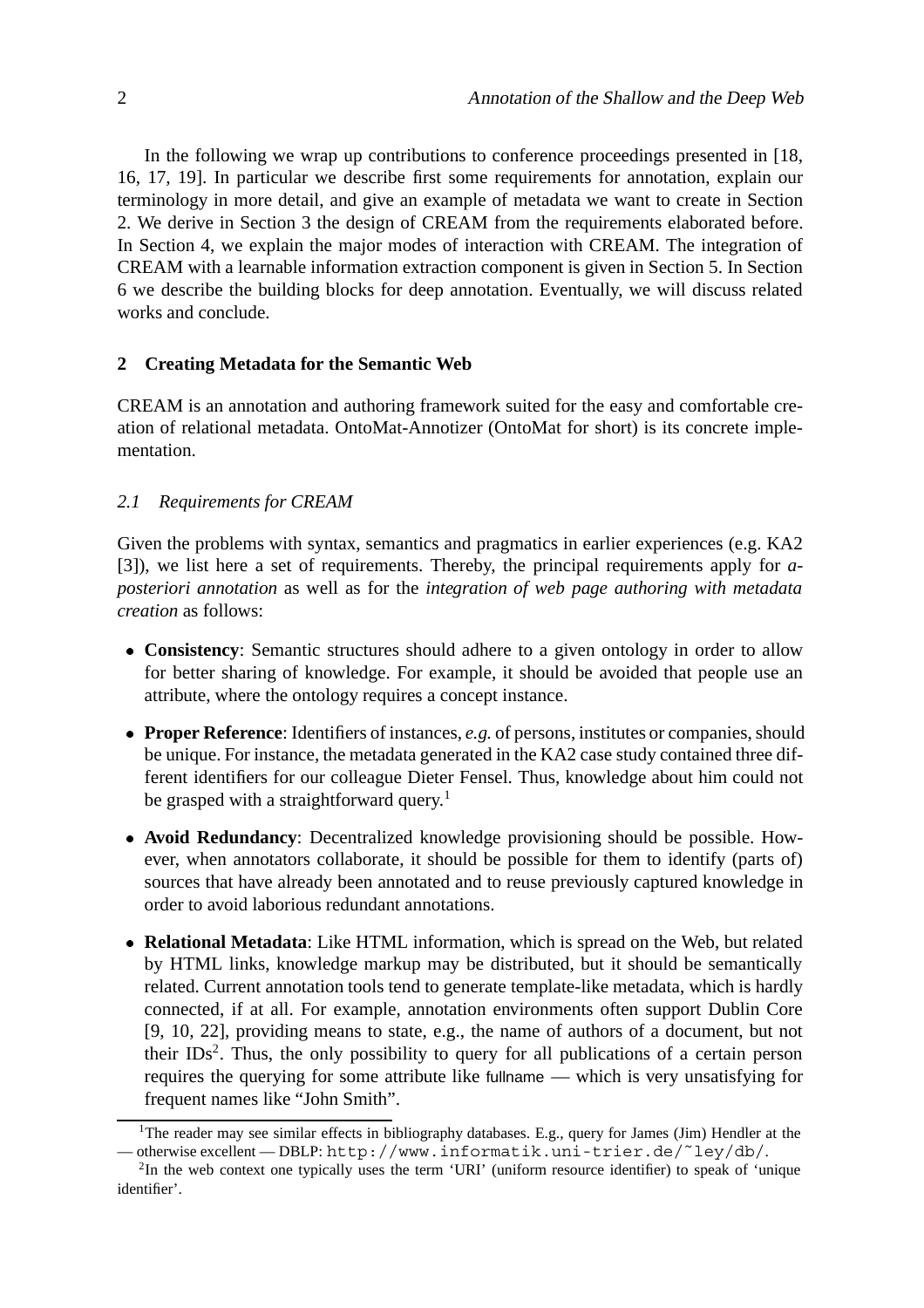- **Dynamic Documents**: A large percentage of the Web pages are not static documents. For dynamic web pages (e.g. ones that are generated from a database) it does not seem to be usefull to annotate every single page. Rather one wants to "annotate the database" in order to reuse it for its own Semantic Web purpose.
- **Maintenance**: Knowledge markup needs to be maintained. An annotation tool should support the maintenance task. In the remainder of the paper we will provide some infrastructure support for the task.
- **Ease of Use**: It is obvious that an annotation environment should be easy to use in order to be really useful. However, this objective is not easily achieved, because metadata creation involves intricate navigation of semantic structures, e.g. taxonomies, properties and concepts.
- **Efficiency**: The effort for the production of metadata is a large restraining threshold. The more efficiently a tool supports metadata creation, the more metadata users tend to produce. This requirement is related to the ease of use. It also depends on the automation of the metadata creation process, e.g. on the preprocessing of the document.
- **Multiple Ontologies**: HTML documents in the semantic web may contain information that is related to different ontologies. Therefore the annotation framework should cater for concurrent annotation with multiple ontologies.

Our framework, CREAM that is presented here, targets a comprehensive solution for metadata creation during web page authoring and a-posteriori annotation. The objective is pursued by combining advanced mechanisms for inferencing, fact crawling, document management, meta ontology definitions, metadata re-recognition, content generation, and (as explained in Section 5) information extraction. These components are explained in the subsequent sections.

## *2.2 Relational Metadata*

We elaborate the terminology here because many of the terms that are used with regard to metadata creation tools carry several, ambiguous connotations that imply conceptually important differences:

- **Ontology**: An ontology is a formal, explicit specification of a shared conceptualization of a domain of interest [15]. In our case it is constituted by statements expressing definitions of DAML+OIL classes and properties [13].
- **Annotations**: An annotation in our context is a set of instantiations attached to an HTML document. We distinguish *(i)* instantiations of DAML+OIL classes, *(ii)* instantiated properties from one class instance to a datatype instance — henceforth called attribute instance (of the class instance), and *(iii)* instantiated properties from one class instance to another class instance — henceforth called relationship instance.

Class instances have unique URIs, e.g. like 'http://www.aifb.uni-karlsruhe.de/ WBS/sst/#Steffen'. They frequently come with attribute instances, such as a humanreadable label like 'Steffen'.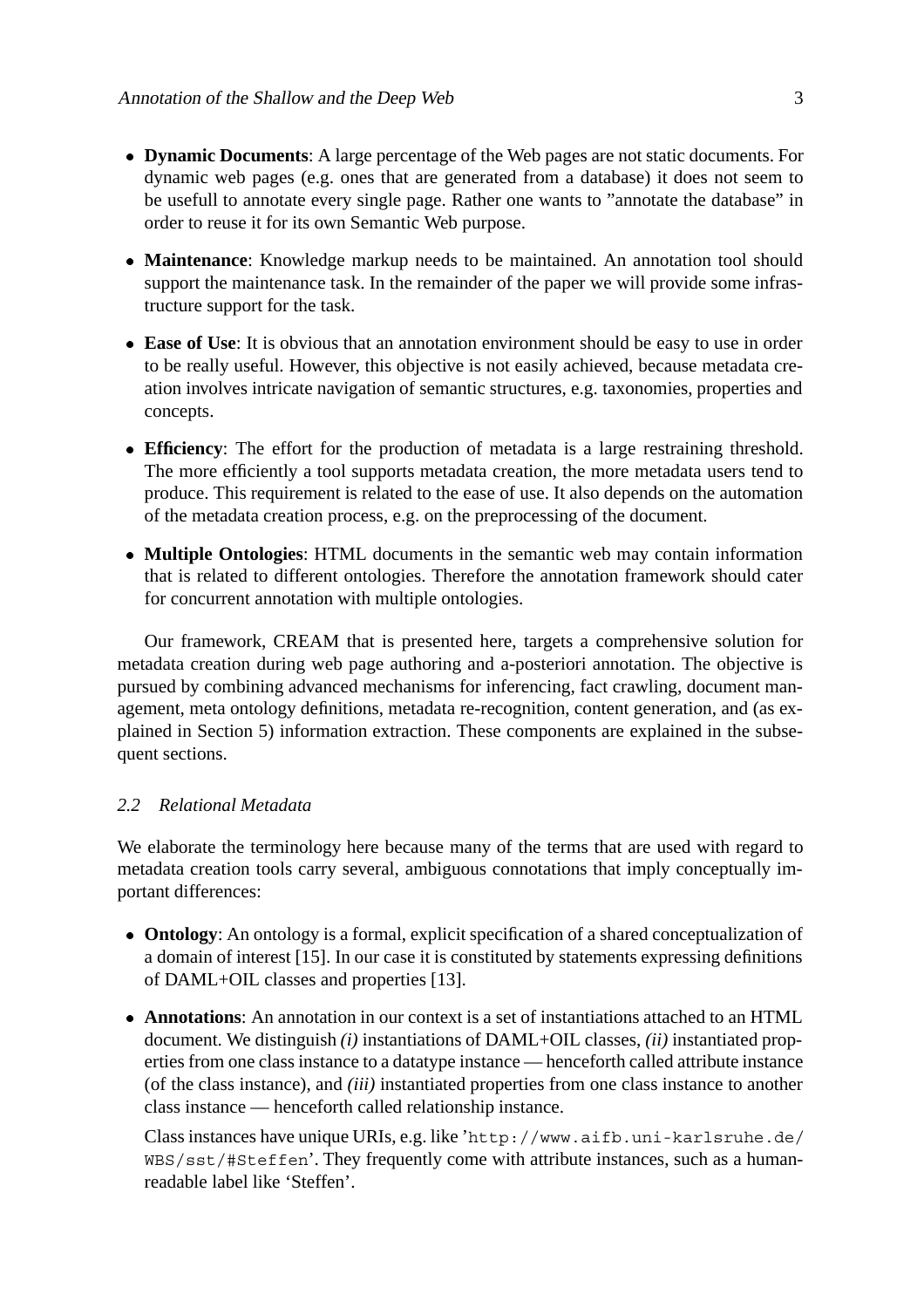**Generic Annotations**: In a *generic annotation*, a piece of text that corresponds to a database field and that is annotated is only considered to be a place holder. I.e. a variable must be generated for such an annotation.

In consequence to the above terminology, we will refer to generic annotation in detail as *generic class instances*, *generic attribute instances*, and *generic relationship instances*.

- **Metadata**: Metadata are data about data. In our context the annotations are metadata about the HTML documents.
- **Relational Metadata**: We use the term relational metadata to denote the annotations that contain relationship instances.

Often, the term "annotation" is used to mean something like "private or shared note", "comment" or "Dublin Core metadata". This alternative meaning of annotation may be emulated in our approach by modelling these notes with attribute instances. For instance, a comment note "I like this paper" would be related to the URL of the paper via an attribute instance 'hasComment'.

In contrast, relational metadata also contain statements like 'Siegfried cooperates with Steffen', *i.e.* relational metadata contain relationships between class instances rather than only textual notes.

Figure 1 illustrates our use of the terms "ontology", "annotation" and "relational metadata". It depicts some part of the  $SWRC<sup>3</sup>$  (semantic web research community) ontology. Furthermore it shows two homepages, viz. pages about Siegfried and Steffen (http://www.aifb. uni-karlsruhe.de/WBS/shaand http://www.aifb.uni-karlsruhe.de/WBS/sst, respectively) with annotations given in an XML serialization of RDF facts. For the two persons there are instances denoted by corresponding URIs (http://www.aifb.uni-karlsruhe.de/ WBS/sst/#Steffenand http://www.aifb.uni-karlsruhe.de/WBS/sha/#Siegfried). The swrc:name of http://www.aifb.uni-karlsruhe.de/WBS/sha/#Siegfried is "Siegfried Handschuh".

In addition, there is a relationship instance between the two persons, *viz.* they cooperate. This cooperation information 'spans' the two pages.

The objective of CREAM is to allow for the easy generation of such a target representation irrespective of whether the major mode of interaction is a-posteriori annotation or web page authoring.

## **3 Design of CREAM**

# *3.1 CREAM Modules*

The difficulties sketched before directly feed into the design rationale of CREAM. The design rationale links the requirements with the CREAM modules. This results in a N:M mapping (neither functional nor injective). A tabular overview of the matrix can be found in [18, 16].

 **Document Editor**: The document editor may be conceptually — though not practically — distinguished into a viewing component and the component for generating content:

<sup>3</sup>http://ontobroker.semanticweb.org/ontos/swrc.html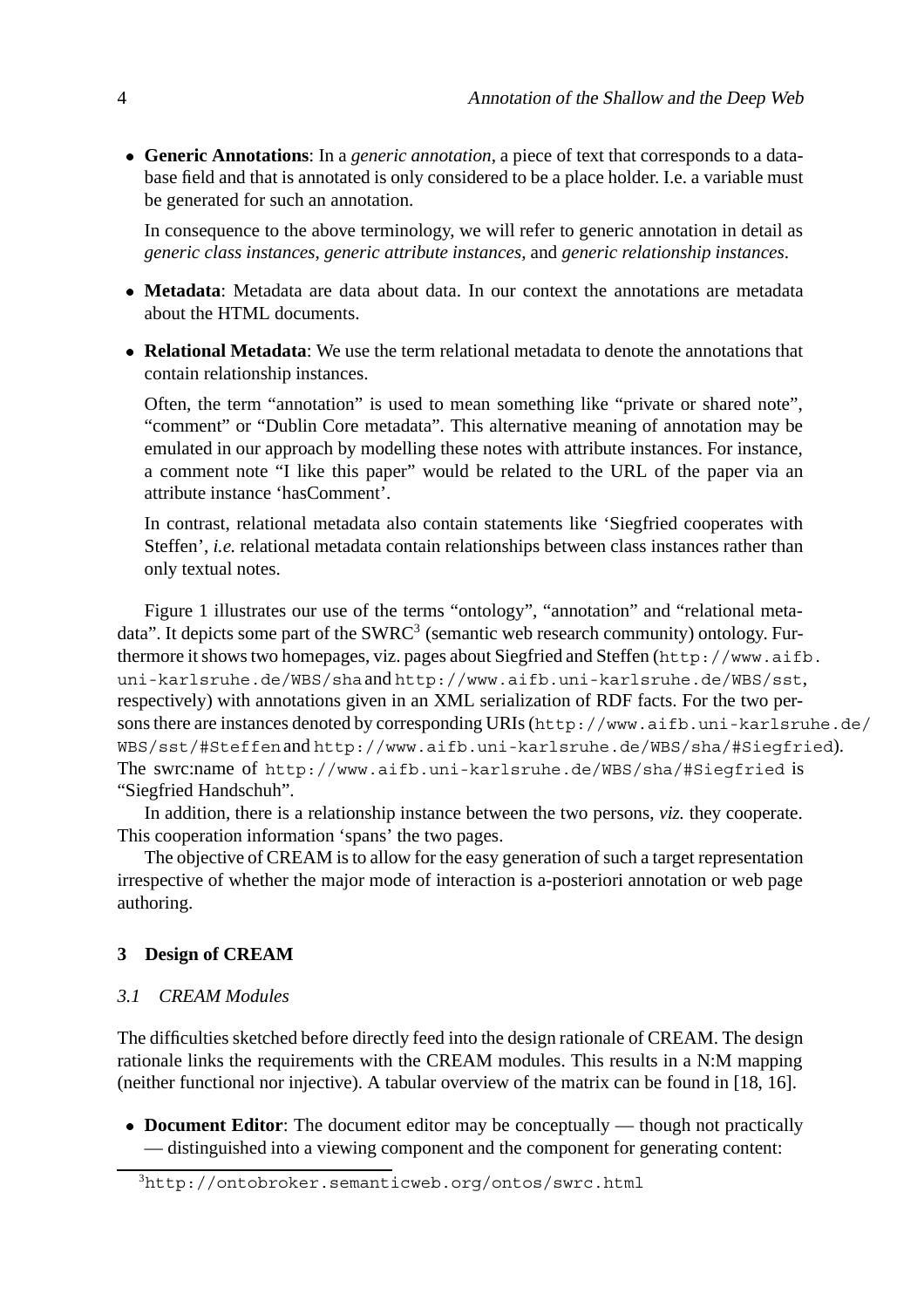

Figure 1: Annotation example.

**– Document Viewer**: The document viewer visualizes the document contents. The metadata creator may easily provide new metadata by selecting pieces of text and aligning it with parts of the ontology. The document viewer should support various formats (HTML, PDF, XML, etc.). For some formats the following component for content generation may not be available.

The document viewer highlights the existing semantic annotation and server-side markup the of web page. It distinguishes visually between semantic annotation and markup that describes the information structure of a underlaying database.

**– Content Generation:** The editor also allows the conventional authoring of documents. In addition, instances already available may be dragged from a visualization of the content of the annotation inference server and dropped into the document. Thereby, some piece of text and/or a link is produced taking into account the information from the meta ontology (cf. module meta ontology).

The newly generated content is already annotated and the meta ontology guides the construction of further information, e.g. further XPointers (cf. [7], [14]) are attached to instances.

 **Ontology Guidance and Fact Browser**: The framework needs guidance from the ontology. In order to allow for sharing of knowledge, newly created annotations must be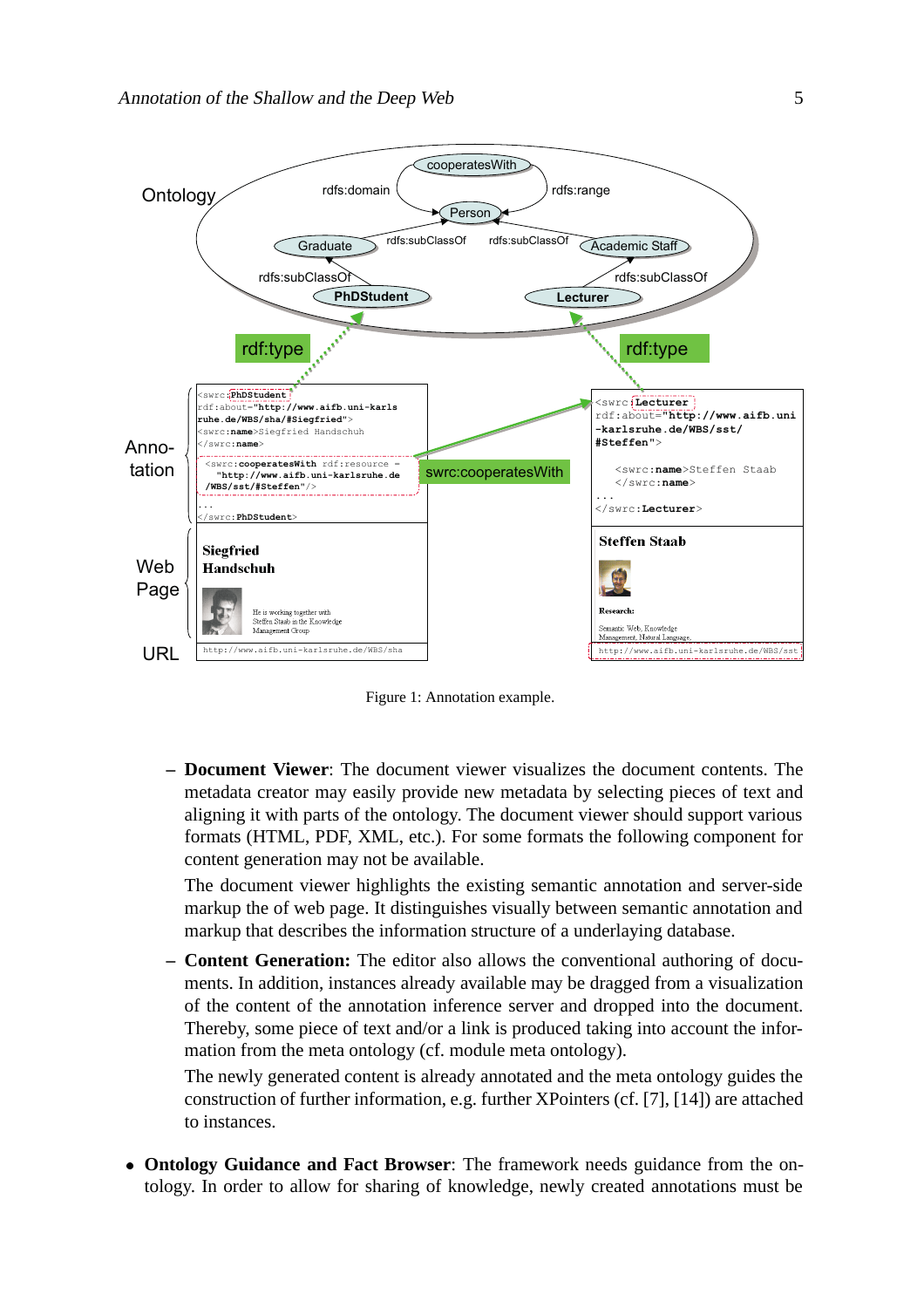consistent with a community's ontology. If metadata creators instantiate arbitrary classes and properties the semantics of these properties remains void. Of course the framework must be able to adapt to multiple ontologies in order to reflect different foci of the metadata creators. In the case of concurrent annotation with multiple ontologies there is an ontology guidance/fact browser for each ontology.

 **Crawler:** The creation of relational metadata must take place *within* the Semantic Web. During metadata creation, subjects must be aware of which entities exist already in their part of the Semantic Web. This is only possible if a crawler makes relevant entities immediately available. So, metadata creators may look for proper reference, i.e. decide whether an entity already has a URI (e.g. whether the entity named "Dieter Fensel" or "D. Fensel" has already been identified by some other metadata creators) and only by this way metadata creators may recognize whether properties have already been instantiated (e.g. whether "Dieter Fensel" has already been linked to his publications). As a consequence of metadata creators' awareness, relational metadata may be created, because class instances become related rather than only flat templates are filled.

A crawler partially fulfills the requirements of proper reference and the avoidance of redundancy. For example, one might crawl the homepages of his community before he starts to annotate his homepage in order to reuse and reference existing metadata. However, a crawler reduces and doesn't solve the problems since it is obviously not possible to crawl the whole web.

- **Annotation Inference Server**: Relational metadata, proper reference and avoidance of redundant annotation require querying for instances, i.e. querying whether and which instances exist. For this purpose as well as for checking of consistency, we provide an annotation inference server in our framework. The annotation inference server reasons on crawled and newly created instances and on the ontology. It also serves the ontological guidance and fact browser, because it allows to query for existing classes, instances and properties.
- **Meta Ontology**: The purpose of the meta ontology is the separation of ontology design and use. It is needed to describe how classes, attributes and relationships from the domain ontology should be used by the CREAM environment. Thus, the ontology describes how the semantic data should look like and the meta ontology connected to the ontology describes how the ontology is used by the annotation environment to actually create semantic data. It is specifically explained in [16].
- **Deep Annotation Module**: This module enables the deep annotation scenario. Hence, it manages the mapping rules between the database and the client ontology. Therefore, it creates and accesses the generic annotation which is stored in the annotation server. On demand it publishes the mapping rules derived from the generic annotations.
- **Document Management**: In order to avoid redundancy of annotation efforts, it is not sufficient to ask whether instances exist at the annotation inference server. When an annotator decides to capture knowledge from a web page, he does not want to query for all single instances that he considers relevant on this page, but he wants information whether and how this web page has been annotated before. Considering the dynamics of HTML pages on the web, it is desirable to store foreign web pages one has annotated together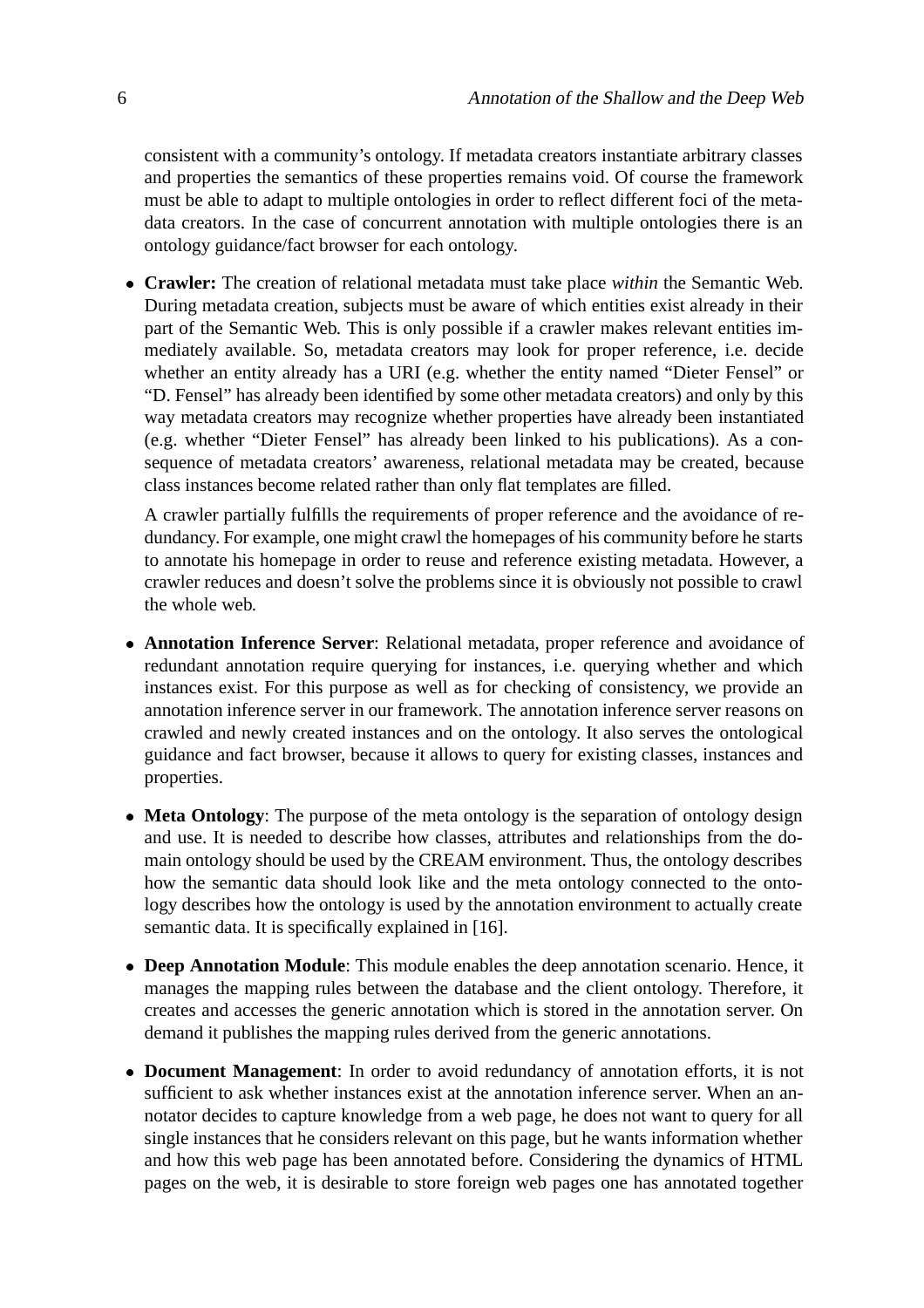with their annotations. Foreign documents for which modification is not possible may be remotely annotated by using XPointer (cf. [7], [14]) as a addressing meachanism. When the foreign web page changes, the old annotations may still be valid or they may become invalid. The annotator must decide based on the old annotations and based on the changes of the web page.

A future goal of the document management in our framework will be the semi-automatic maintenance of annotations on foreign web pages. When only few parts of a document change, pattern matching may propose revisions of old annotations.

- **Metadata Re-recognition & Information Extraction**: Even with sophisticated tools it is laborious to provide semantic annotations. A major goal thus is semi-automatic metadata creation taking advantage of information extraction techniques to propose annotations to metadata creators and, thus, to facilitate the metadata creation task. Concerning our environment we envisage three major techniques:
	- 1. First, metadata re-recognition compares existing metadata literals with newly typed or existing text. Thus, the mentioning of the name "Siegfried Handschuh" in the document triggers the proposal that URI, http://www.aifb.uni-karlsruhe.de/WBS/sha/#Siegfriedis co-referenced at this point.
	- 2. "Wrappers" may be learned from given markup in order to automatically annotate similarly structured pages (cf., e.g., [24]).
	- 3. Message extraction like systems may be used to recognize named entities, propose co-reference, and extract some relationship from texts (cf., e.g., [28, 33]).

This component has been realized by using the Amilcare information extraction system (Section  $5^4$ , but it is not yet available in the download version of OntoMat.

Besides the requirements that constitute single modules, one may identify functions that cross module boundaries:

- **Storage**: CREAM supports two different ways of storage. The annotations will be stored inside the document that is in the document management component. Alternatively or simultaneously it is also possible to store them in the annotation inference server.
- **Replication**: We provide a simple replication mechanism by crawling annotations into our annotation inference server. Then inferencing can be used to rule out formal inconsistencies.

## *3.2 Architecture of CREAM*

The architecture of CREAM is depicted in Figure 2. The Design of the CREAM framework pursues the idea to be flexible and open. Therefore, OntoMat, the implementation of the framework, comprises a plug-in structure, which is flexible with regard to adding or replacing modules.

<sup>4</sup>http://www.dcs.shef.ac.uk/˜fabio/Amilcare.html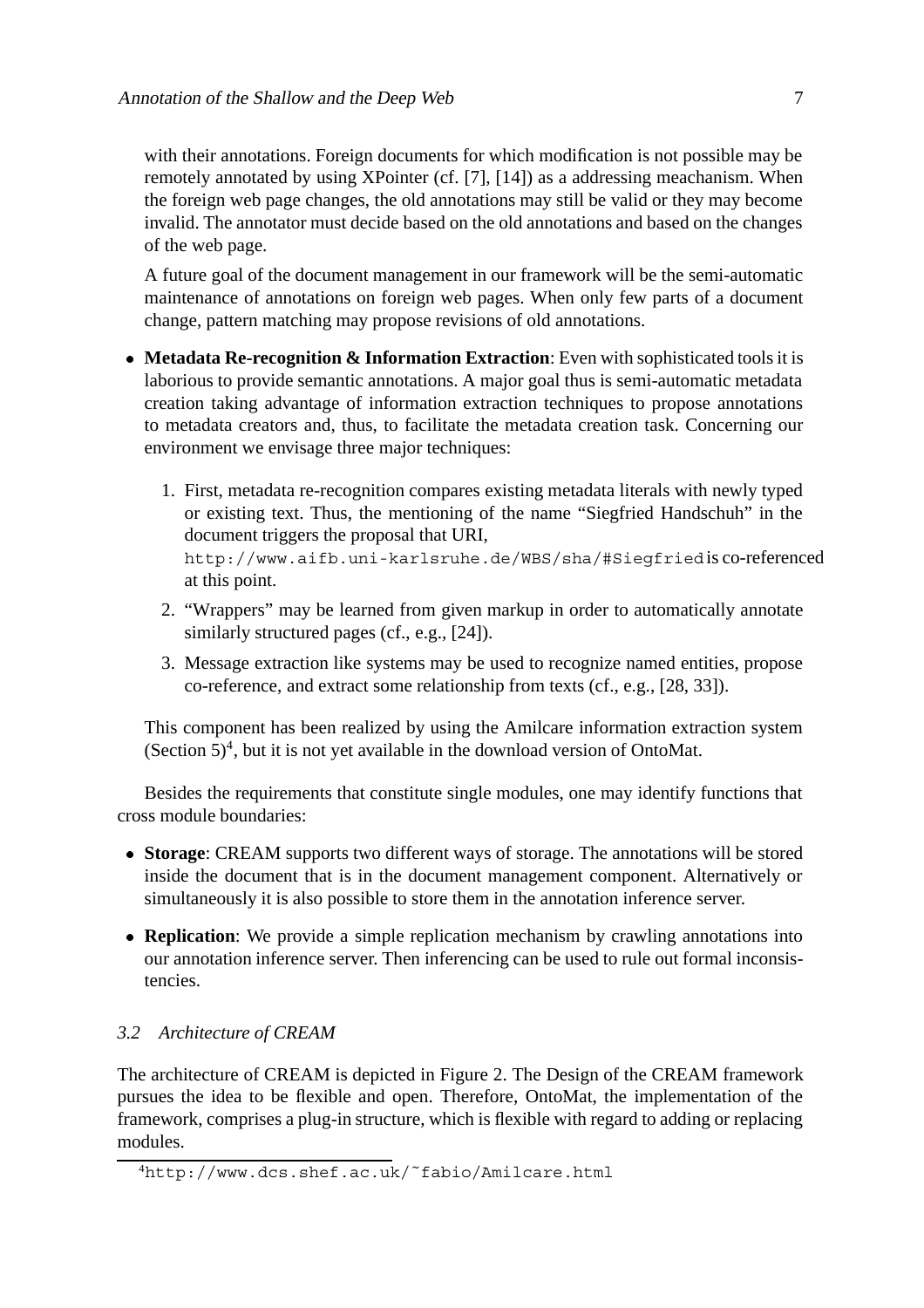The core OntoMat, which is downloadable, consists of an Ontology Guidance and Fact browser, a document viewer/editor, and a internal memory data-structure for the ontology and metadata. However, one only gets the full-fledged semantic capabilities (e.g. datalog reasoning or subsumption reasoning) when one uses a plug-in connection to a corresponding annotation inference server.



Figure 2: Architecture of CREAM.

## **4 Modes of Interaction**

The metadata creation process in OntoMat is actually supported by three types of interaction with the tool (also cf. Figure 2):

- 1. Annotation by Typing Statements: This involves working almost exclusively within the ontology guidance/fact browser.
- 2. Annotation by Markup: This mostly involves the reuse of data from the document editor/viewer in the ontology guidance/fact browser.
- 3. Annotation by Authoring Web Pages: This mostly involves the reuse of data from the fact browser in the document editor.

In order to clarify the different role of the three types of interaction, we here describe how they differ for generating three types of metadata:

1. Generating instances of classes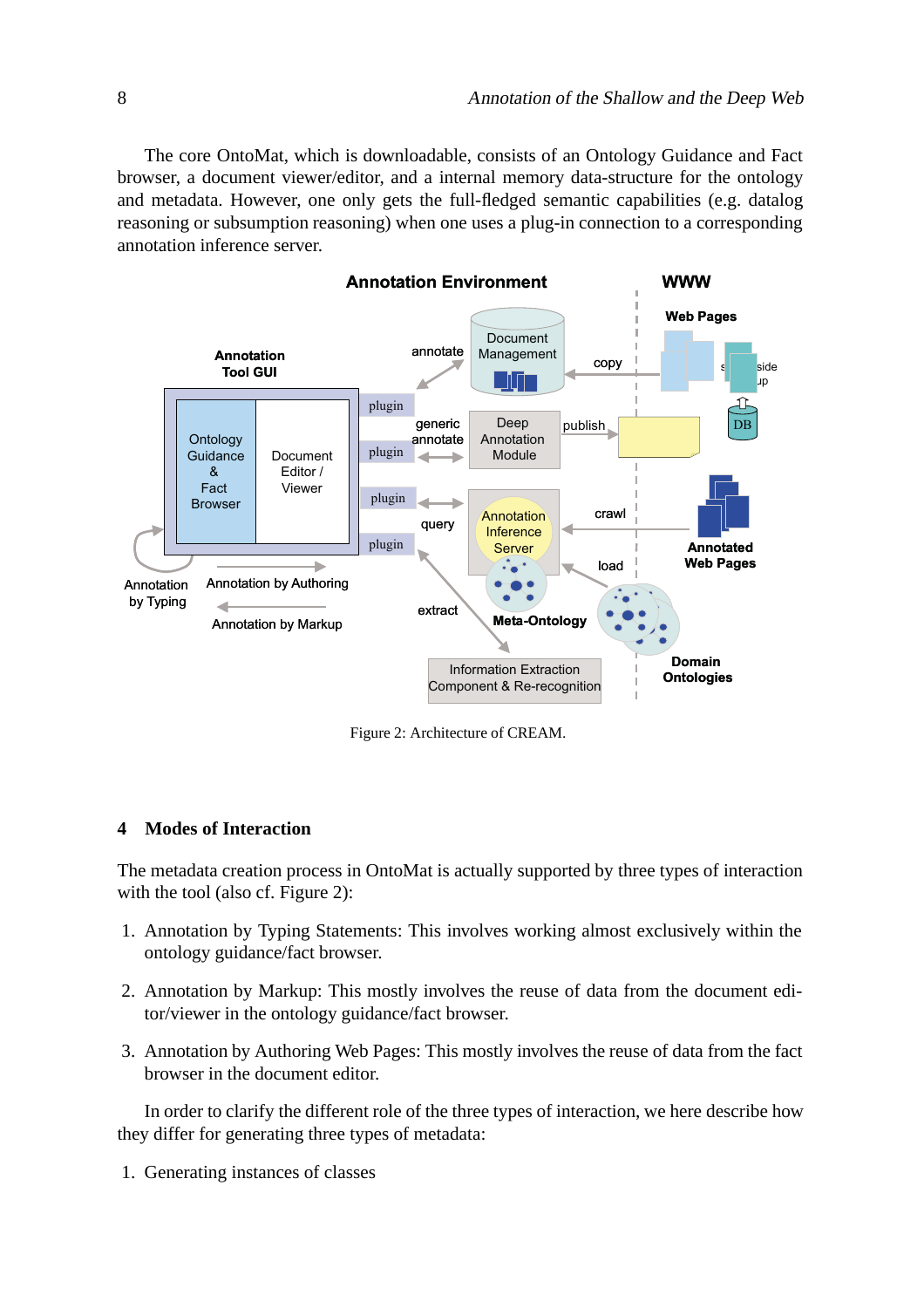- 2. Generating attribute instances
- 3. Generation relationship instances

## *4.1 Annotation by Typing*

Annotation by typing is almost purely based on the ontology guidance/fact browser (cf. Section 3). The user generates metadata (class instances, attribute instances, relationship instances) that are completely independent from the Web page currently viewed.

In addition, the user may drag-and-drop around instances that are already in the knowledge base in order to create new relationship instances (cf. arrow #0 in Figure 3).

#### *4.2 Annotation by Markup*

The basic idea of annotation by markup is the usage of marked-up content in the document editor/viewer for instance generation.

1. Generating class instances: When the user drags a marked up piece of content onto a particular concept from the ontology, a new class instance is generated. A new URI is generated and a corresponding property is assigned the marked up text (cf. arrow #1 in Figure 3).

For instance, marking "Siegfried Handschuh" and dropping this piece of text on the concept PhDStudent creates a new URI, instantiates this URI as belonging to PhDStudent and assigns "Siegfried Handschuh" to the swrc:name slot of the new URI.

- 2. Generating attribute instance: In order to generate an attribute instance the user simply drops the marked up content into the corresponding table entry (cf. arrow #2 in Figure 3). Depending on the setting the corresponding XPointer or the content itself is filled into the attribute.
- 3. Generating relationship instance: In order to generate a relationship instance the user simply drops the marked up content onto the relation of a pre-selected instance (cf. arrow #3 in Figure 3). Like in "class instance generation" a new instance is generated and connected with the pre-selected instance.

## *4.3 Annotation by Authoring*

The third major process is authoring Web pages and metadata together. There are two modi for authoring: *(i)*, authoring by using ontology guidance and fact browser for content generation and, *(ii)*, authoring with the help of metadata re-recognition or — more general information extraction. As far as authoring is concerned, we have only implemented *(i)* so far. However, we want to point out that already very simple information extraction mechanisms, i.e. metadata re-recognition (cf. Section 3) may help the author to produce consistent metadata.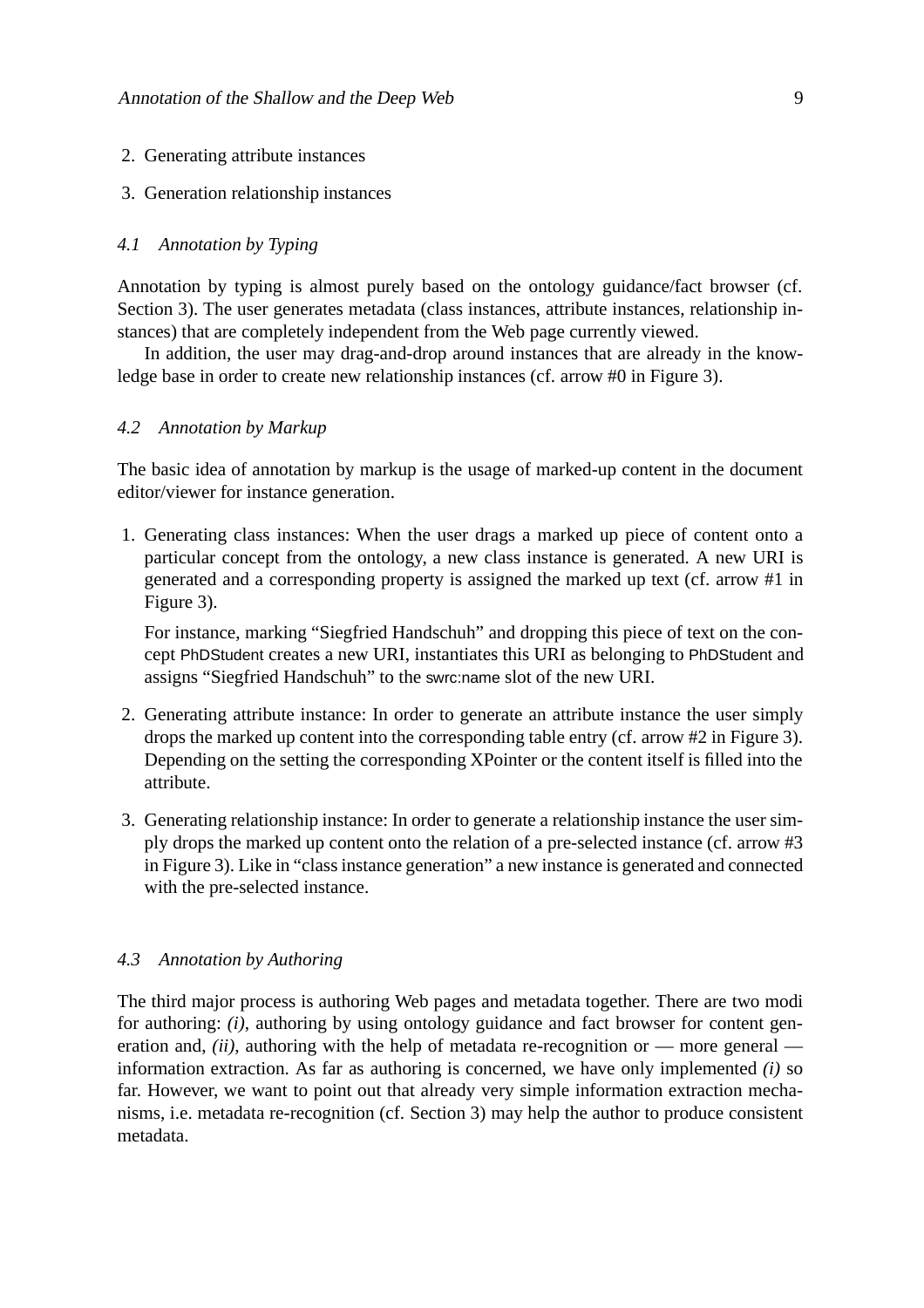

Figure 3: Annotation example.

**Authoring with Content Generation** By inverting the process of markup (cf. Figure 2), we may reuse existing instance description, like labels or other attributes:

- 1. Class instances: Dropping class instances from the fact browser into the document creates text according to their labels and — if possible — links (cf. arrow #1 in Figure 4).
- 2. Attribute instances: Dropping attribute instances from the fact browser in the document (cf. arrow #2 in Figure 4) generates the corresponding text or even linked text.
- 3. Relationship instances: Dropping relationship instances from the fact browser in the document generates simple "sentences". For instance, the dropping of the relationship COOPERATES-WITH between the instances corresponding to Rudi and Steffen triggers the creation of a small piece of text (cf. arrow #3 in Figure 4). The text corresponds to the instance labels plus the label of the relationship (if available), e.g. "Rudi Studer cooperates with Steffen Staab". Typically, this piece of text will require further editing.

Further mechanisms, like the creation of lists or tables from selected concepts (e.g. all Persons), still need to be explored.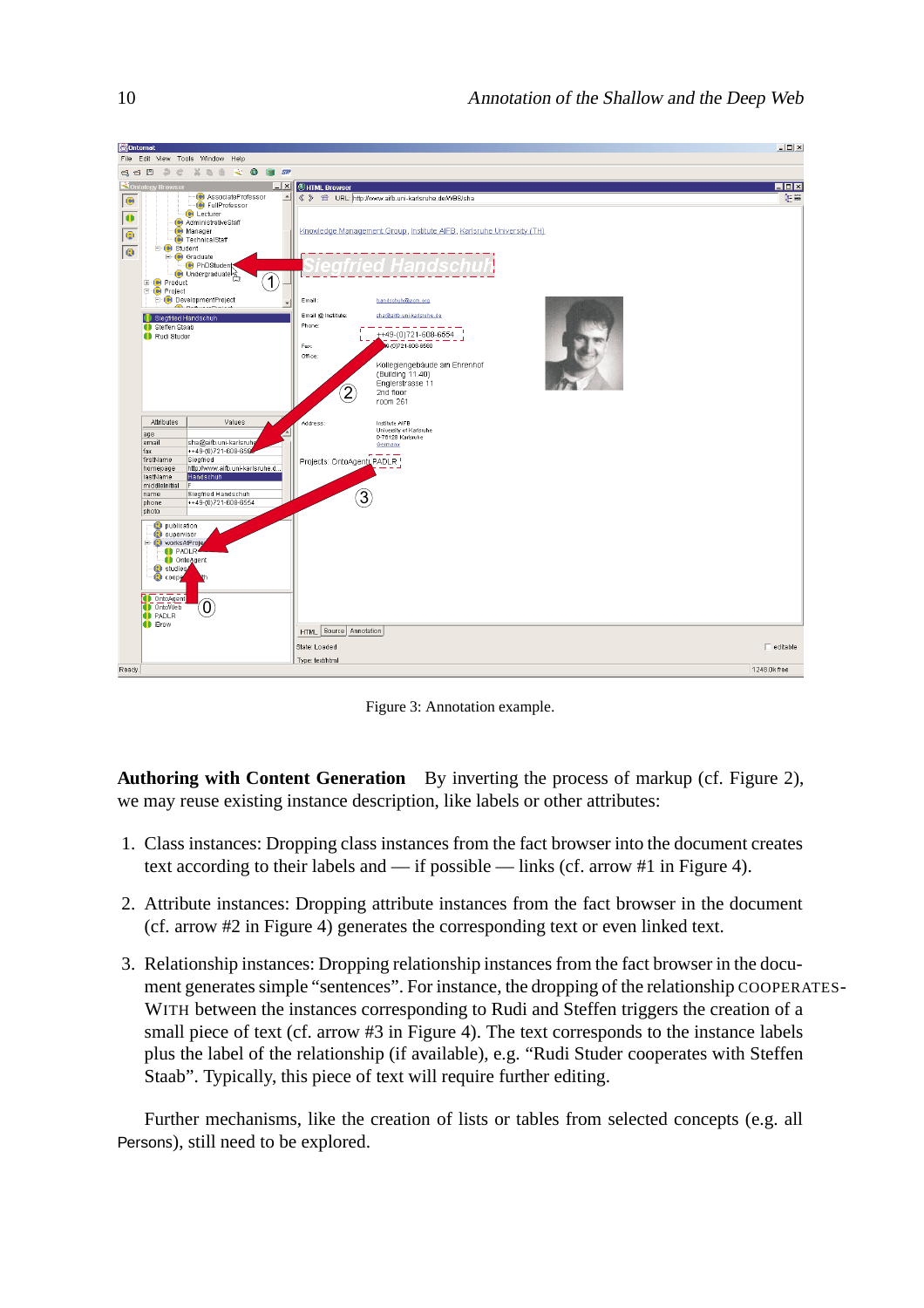

Figure 4: Annotation by Authoring example.

# **5 Semi-automatic Creation of Metadata**

Providing plenty of relational metadata by manual annotation, i.e. conceptual mark-up of text passages, is a laborious task.

In Section 2 we described the idea that wrappers and information extraction components could be used to facilitate the work. Hence, we have developed S-CREAM (Semi-automatic CREAtion of Metadata), an annotation framework (cf. [17]) that integrates a learnable information extraction component (viz. Amilcare [4]).

Amilcare is a system that learns information extraction rules from manually marked-up input. S-CREAM aligns conceptual markup, which defines relational metadata, (such as provided through OntoMat-Annotizer) with semantic and indicative tagging (such as produced by Amilcare).

**Synthesizing S-CREAM:** In order to synthesize S-CREAM out of the existing frameworks CREAM and Amilcare, we consider their core processes in terms of input and output, as well as the process of S-CREAM. Figure 5 surveys the three processes. The first process is indicated by a circled M. It is manual annotation of metadata, which turns a document into relational metadata that corresponds to the given ontology. The second process is indicated by a circled A1. It is information extraction, e.g. provided by Amilcare. When comparing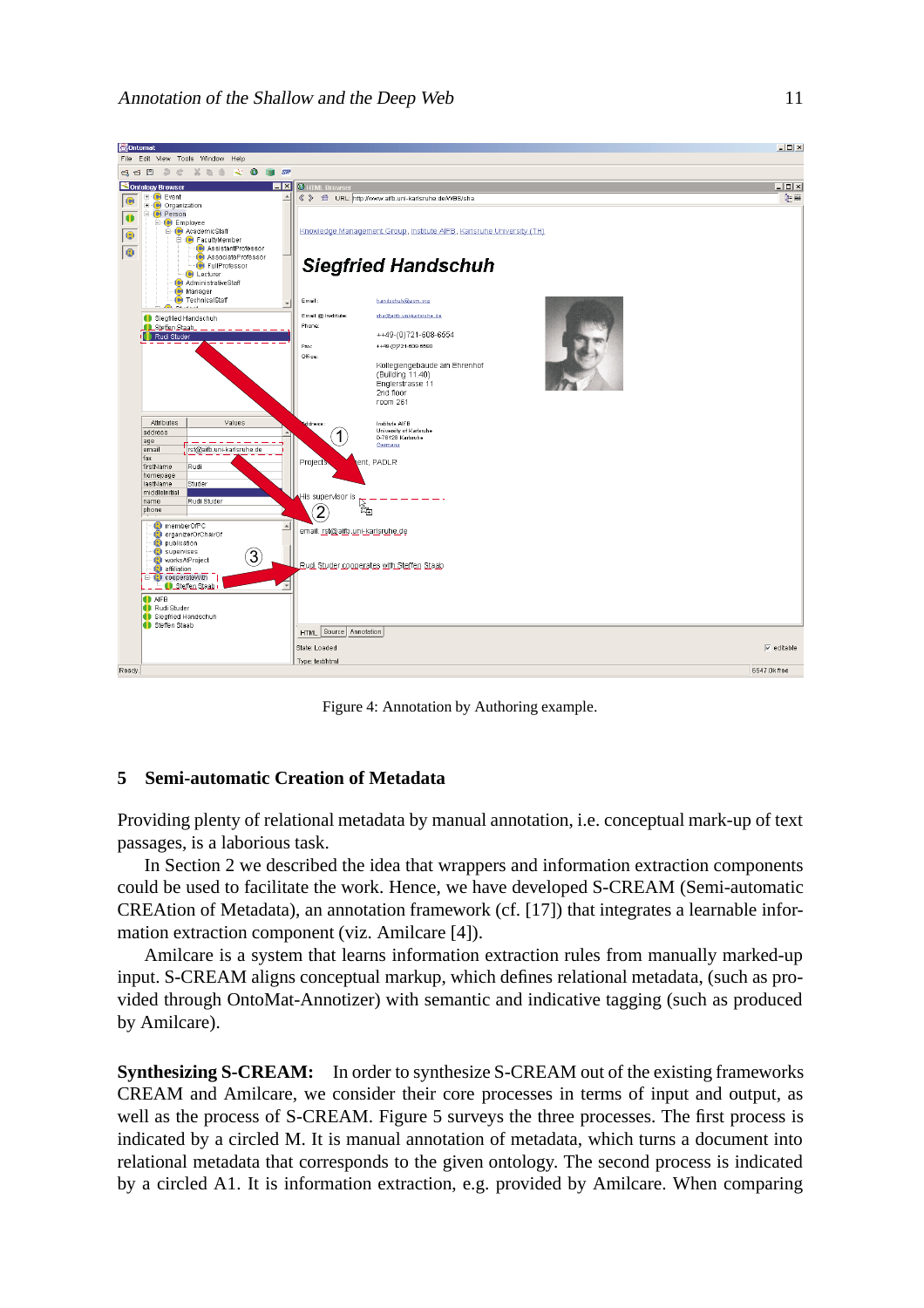

Figure 5: Manual and Automatic Annotation

the desired relational metadata from manual markup and the semantic tagging provided by information extraction systems, one recognizes that the output of this type of systems is underspecified for the purpose of the Semantic Web. In particular, the nesting of relationships between different types of concept instances is undefined and, hence, more comprehensive graph structures may not be produced. In order to overcome this problem, we introduce a new processing component, viz. a lightweight module for discourse representation. This third process is given in Figure 5 is indicated by the composition of A1, A2 and A3. It bridges from the tagged output of the information extraction system to the target graph structures via an explicit discourse representation. Our discourse representation is based on a very lightweight version of Centering.

#### **6 On Deep Annotation**

A large percentage of Web pages are not static documents. Rather the majority of Web pages are dynamic.<sup>5</sup> For dynamic web pages (e.g. ones that are generated from the database that contains a catalogue of books) it does not seem to be useful to annotate every single page. Rather one wants to "annotate the database" in order to reuse it for one's own Semantic Web purposes.

For this objective, approaches have been conceived that allow for the construction of wrappers by explicit definition of HTML or XML queries [30] or by learning such definitions from examples [24, 4]. Thus, it has been possible to manually create metadata for a set of structurally alike Web pages. The wrapper approaches come with the advantage that they do not require cooperation by the owner of the database. However, their disadvantage is that the correct scraping of metadata is dependent to a large extent by data layout rather than by the structures underlying the data.

While for many web sites, the assumption of non-cooperativity may remain valid, we assume that many web sites will in fact participate in the Semantic Web and will support

 $<sup>5</sup>$ It is not possible to give a percentage of dynamic to static web pages in general, because a single Web</sup> site may use a simple algorithm to produce an infinite number of, probably not very interesting, web pages. Estimations, however, based on web pages actually crawled by existing search engines estimate that dynamic web pages outnumber static ones by 100 to 1.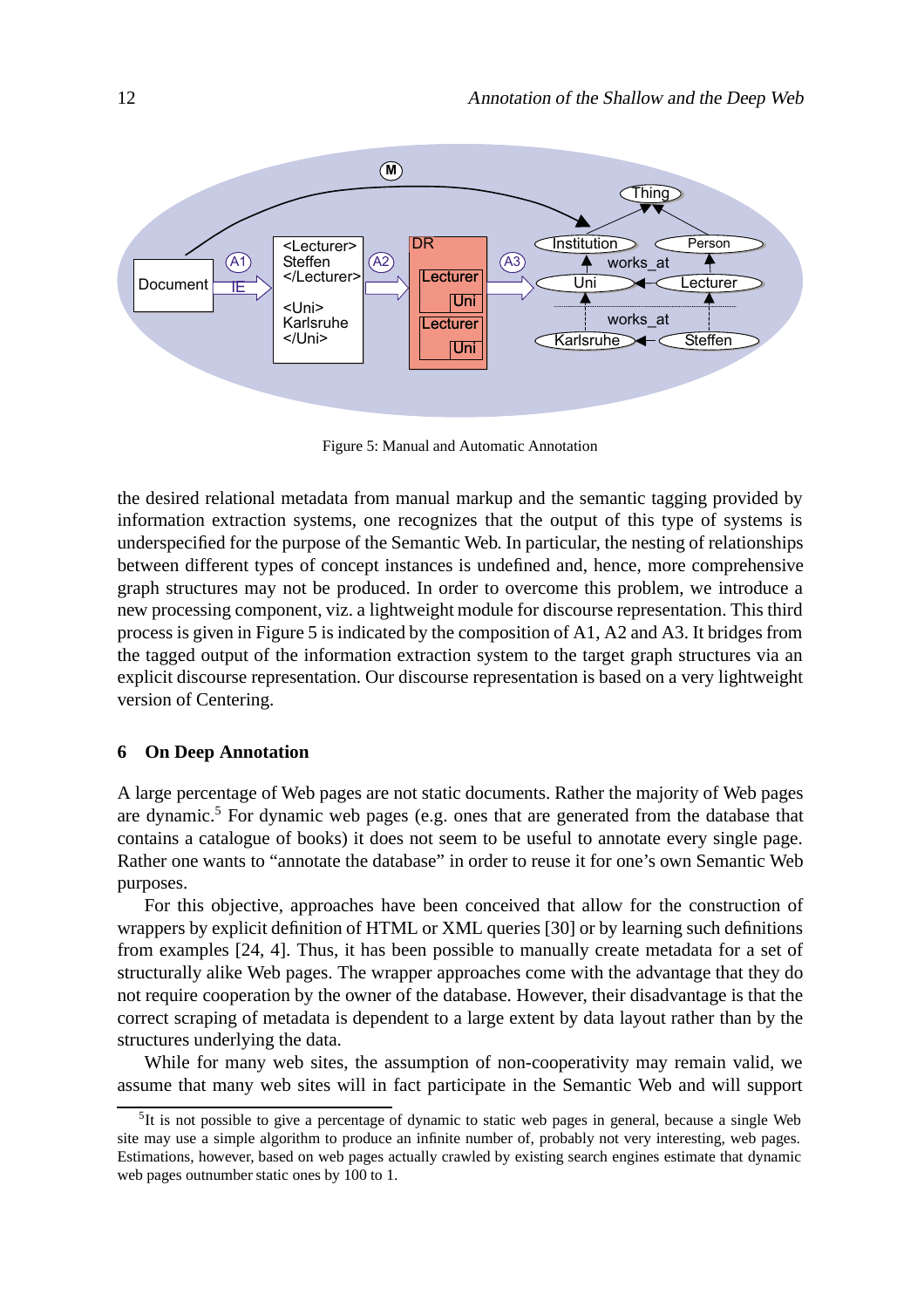the sharing of information. Such web sites may present their information as HTML pages for viewing by the user, but they may also be willing to describe the structure of their information on the very same web pages.

Dynamic web sites with an cooperative owner may present their information as HTML pages for viewing by the user, but they may also be willing to describe the structure of their information on the very same web pages. Thus, they give their users the possibility to utilize:

- 1. information proper,
- 2. information structures, and
- 3. information context.

A user may then exploit these three in order to create mappings into his own information structures (e.g., his ontology) — which may be a lot easier than if the information a user gets is restricted to information structures [29] and/or information proper only [8].

We define "deep annotation" as an annotation process that utilizes information proper, information structures and information context in order to derive mappings between information structures. The mappings may then be exploited by the same or another user in order to query the database underlying a web site in order to retrieve semantic data — combining the capabilities of conventional annotation and databases.

## *6.1 Process*

The process of deep annotation consists of the following four steps (depicted in Figure 6):



Figure 6: The Process of Deep Annotation

**Input:** A Web site<sup>6</sup> driven by an underlying relational database.

**Step 1:** The database owner produces server-side web page markup according to the information structures of the database.

**Result:** Web site with server-side markup.

 ${}^{6}$ Cf. Section 8 on other information sources.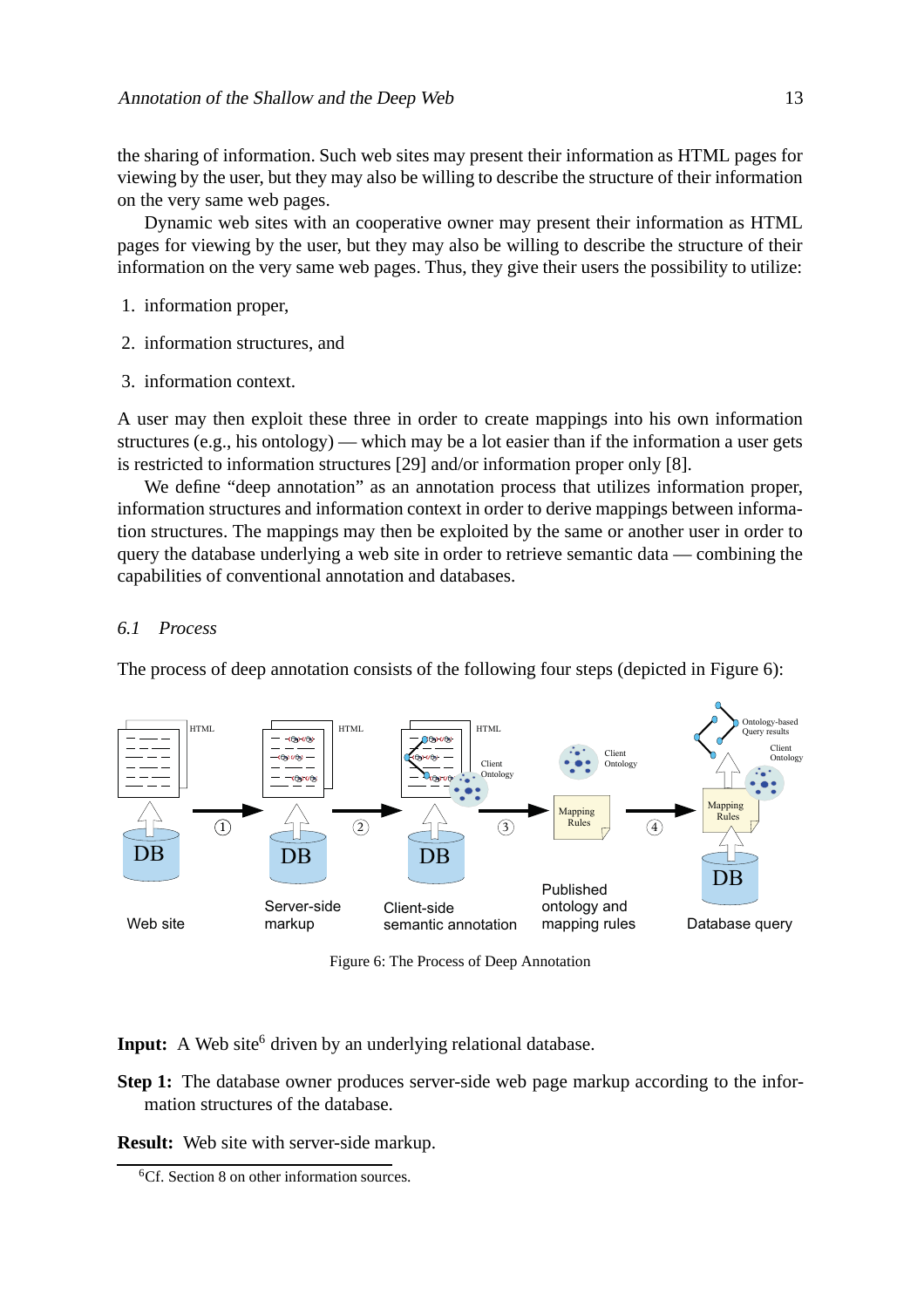- **Step 2:** The annotator produces client-side annotations conforming to the client ontology and the server-side markup.
- **Result:** Mapping rules between database and client ontology
- **Step 3:** The annotator publishes the client ontology (if not already done before) and the mapping rules derived from annotations.
- **Result:** The annotator's ontology and mapping rules are available on the Web
- **Step 4:** The querying party loads second party's ontology and mapping rules and uses them to query the database via the web service API.

**Result:** Results retrieved from database by querying party

Obviously, in this process one single person may be the database owner and/or the annotator and/or the querying party.

To align this with our running example of the community Web portal, the annotator might annotate a organization entry from ontoweb.org according to his own ontology. Then, he may use the ontology and mapping to instantiate his own syndication services by regularly querying for all recent entries the titles of which match to his list of topics.

#### *6.2 Scenario and Roles*

Our scenario for deep annotation consists of three major pillars corresponding to the three different roles (database owner, annotator, querying party) as described in the process.

**Database and Web Site Provider.** At the web site, we assume that there is an underlying database (cf. Figure 7) and a server-side scripting environment, like Zope, JSP or ASP, used to create dynamic Web pages. Furthermore, the web site may also provide a Web service API to third parties who want to query the database directly.

**Annotator.** The annotator uses an extended version of the OntoMat in order to manually create relational metadata, which correspond to a given client ontology, for some Web pages. The extended OntoMat takes into account problems that may arise from generic annotations required by deep annotation (see Section 6.3). With the help of OntoMat, we create mapping rules from such annotations that are later exploited by an inference engine.

**Querying Party.** The querying party uses a corresponding tool to visualize the client ontology, to compile a query from the client ontology and to investigate the mapping. In our case, we use OntoEdit [31] for those three purposes. In particular, OntoEdit also allows for the investigation, debugging and change of given mapping rules. To that extend, OntoEdit integrates and exploits the Ontobroker [12] inference engine (see Figure 7).

## *6.3 Annotation*

To enable deep annotation one must consider an additional kind of annotation, viz. *generic annotation*. In a *generic annotation*, a piece of text that corresponds to a database field and that is annotated is only considered to be a place holder. I.e. a variable must be generated for such an annotation and the variable may have multiple relationships allowing for the description of general mapping rules.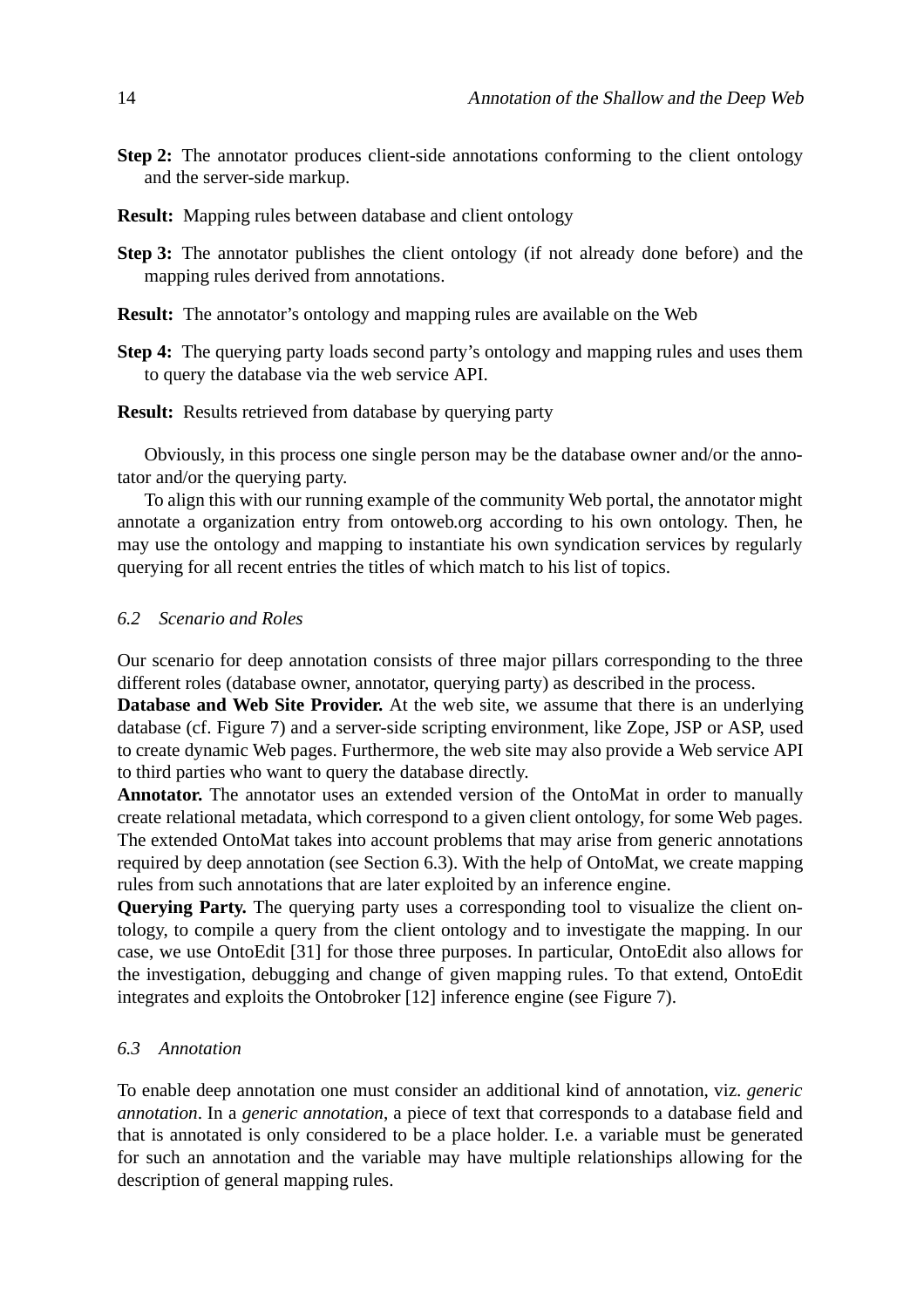

Figure 7: Scenario for Deep Annotation

**Annotation Process:** An annotation process of server-side markup (generic annotation) is supported by the user interface as follows:

- 1. The user opens in the browser a server-side marked up web page.
- 2. The server-side markup is handled individually by the browser, e.g. it provides graphical icons on the page wherever a markup is present, so that the user can easily identify values which come from a database.
- 3. The user can select one of server-side markups to either create a new *generic instance* and map its database field to an generic attribute, or map a database field to an *generic attribute* of an existing *generic instance*.
- 4. The database information necessary to query the database in a later step is stored alongwith the *generic instance*.

The reader may note that *literal annotation* is still performed when the user drags a marked up piece of content, that is not a server-side markup.

**Create Generic Instances of Classes:** When the user drags a server-side markup onto a particular concept of the ontology, a new generic class instance is generated (cf. arrow #1 in Figure 8). The application displays a dialog for the selection of the instance name and the attributes to map the database value to. Attributes which resemble the column name are preselected (cf. dialog #1a in Figure 8). If the user clicks OK, database concept and instance checks are performed and the new generic instance is created. Generic instances will appear with a database symbol in their icon.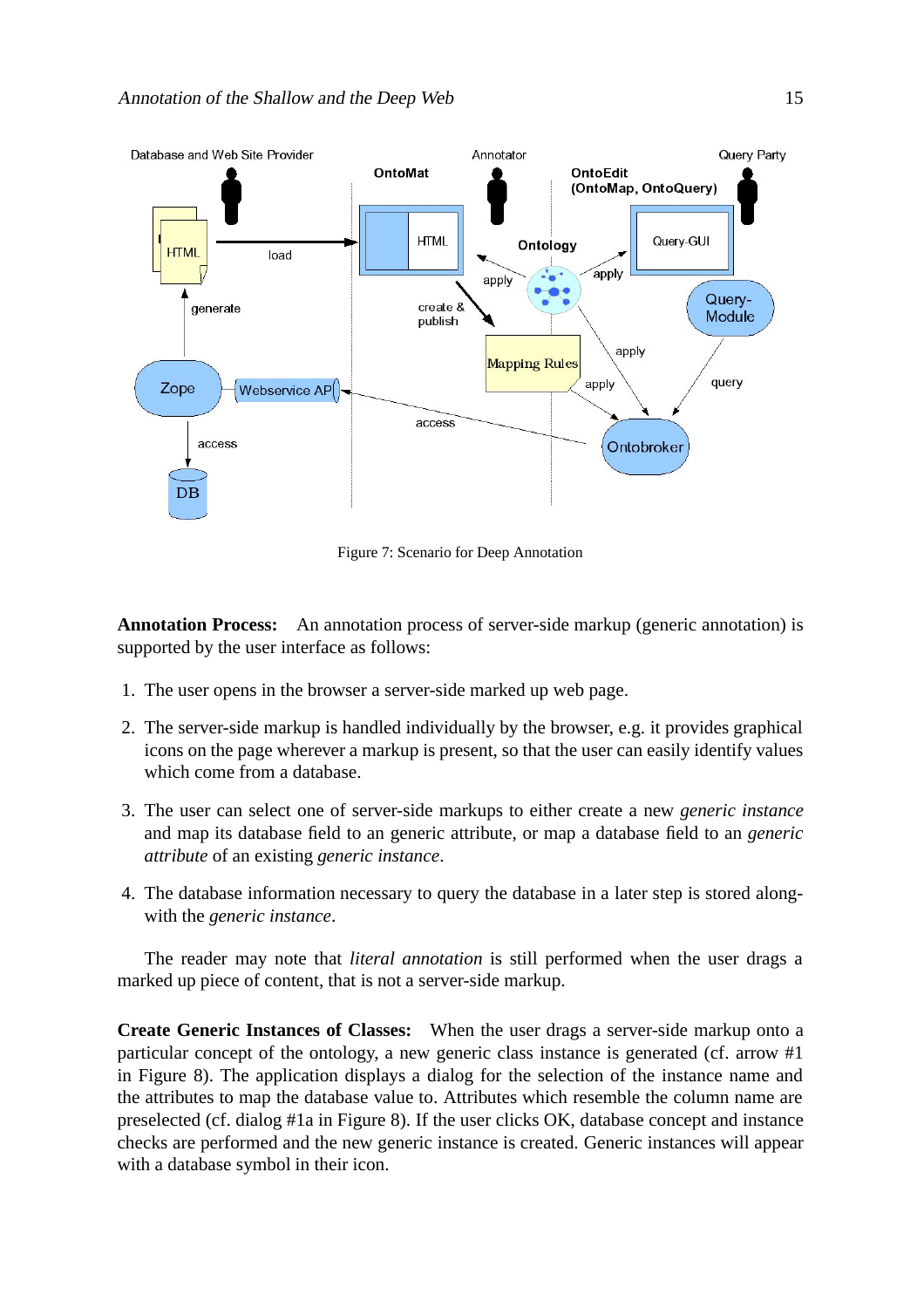

Figure 8: Screenshot of Providing Deep Annotation with OntoMat

**Create Generic Attribute Instances:** In order to create a generic attribute instance the user simply drops the server-side markup into the corresponding table entry (cf. arrow #2 in Figure 8). Generic attributes which are mapped to database table columns will also show a special icon and their value will appear in italics. Such generic attributes cannot be modified, but their value can be deleted.

When the generic attribute is filled the following steps are performed by the system:

- 1. Checking database definition integrity.
- 2. All attributes of the selected generic instance (except the generic attribute to be pasted to) are examined. The following conditions apply to each attribute:
	- The attribute is empty or
	- The attribute does not hold server-side markup or
	- The attribute holds markup, the database name and the query ID of the content on the current selection must be the same. This must be checked to ensure that result fields come from the same database and the same query. If this is not checked, unmatching information (e.g. publication titles and countries) could be queried for.
- 3. The generic attribute contains the information given by the markup, i.e. which column of the result tuple delivered by a query represents the value.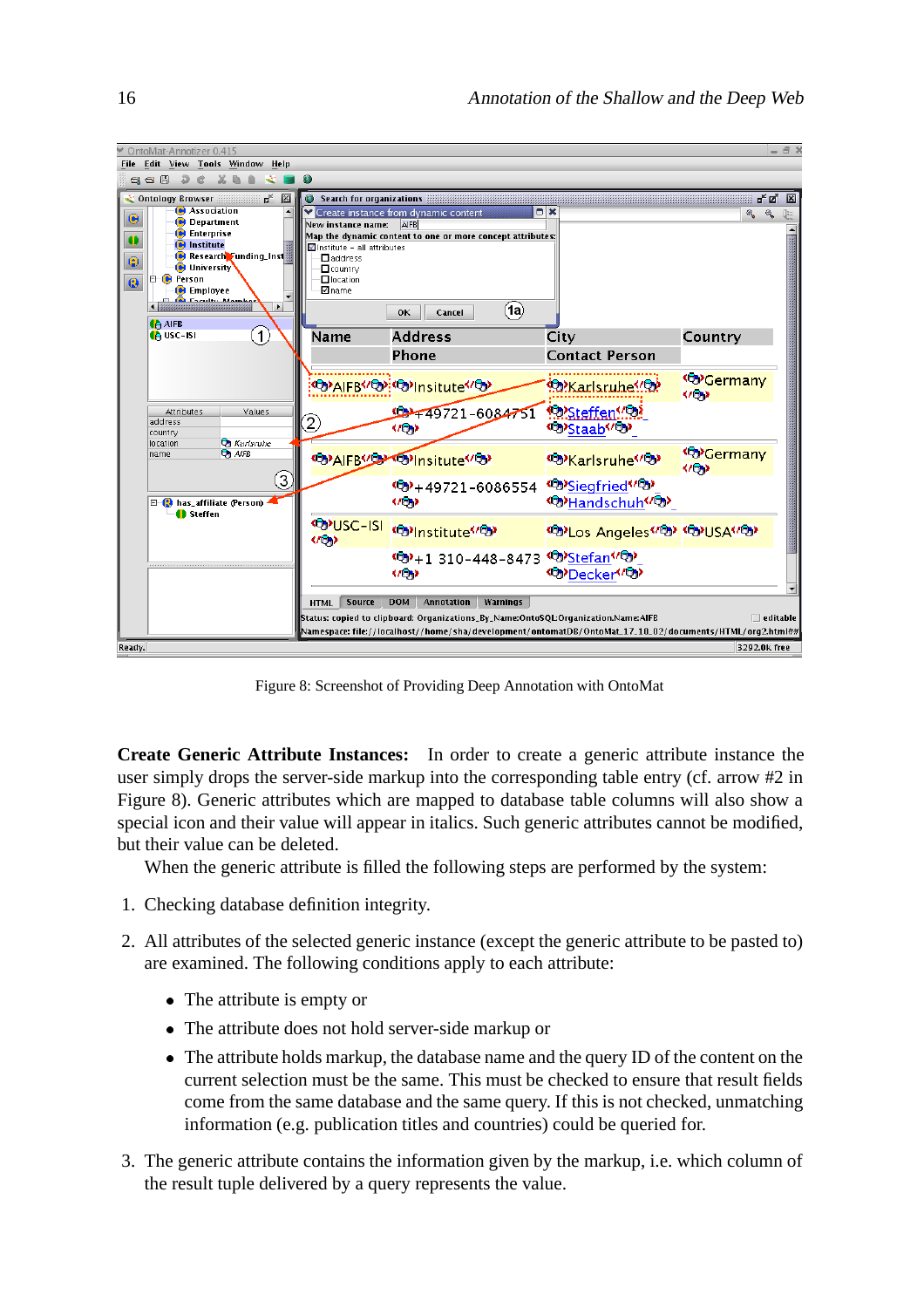**Create Generic Relationship Instances:** To create a generic relationship instance the user simply drops the selected server-side markup onto the relation of a pre-selected instance (cf. arrow #3 in Figure 8). As in Section 6.3 a new generic instance is generated. In addition, the new generic instance is connected with the preselected generic instance.

#### *6.4 Mapping and Querying*

The results of the annotation are mapping rules between the database and the client ontology. The annotator publishes<sup>7</sup> the client ontology and the mapping rules derived from annotations. This enables third parties (querying party) to access and query the database on the basis of the semantics that is defined in the ontology. The user of this mapping description might be a software agent or a human user.

**Querying the Database:** OntoQuery is a Query-by-Example user interface. One creates a query by clicking on a concept and selecting the relevant attributes and relationships. The underlying Ontobroker system transforms the ontological query into a corresponding SQL query. Ontobroker uses the mapping description, which are internal represented as F-Logic Axioms, to transform the query. The SQL query will be send as an RPC call to the web service, where it will be answered in the form of a set of records. These records are transformed back to an ontological representation. This task will be executed automatically, so that no interaction with the user is necessary.

After the creation of all instances we start computing the values of the instance relationships and attributes. The way the values are assigned is determined by the mapping rules. Since the values of an attribute or a relationship have to be computed from both the relational database and the ontology, we generate two queries per attribute/relationship, one SQL query and one Ontobroker query. Each query is invoked with an instance key value (corresponding database key in SQL-queries) as a parameter and returns the value of the attribute/relationship.

Note that the database communication takes place through binding variables. The corresponding SQL query is generated, and if this is the first call, it is cached. A second call would try to use the same database cursor if still available, without parsing the respective SQL statement. Otherwise, it would find an unused cursor and retrieve the results. In this way efficient access methods for relations and database rules can be maintained throughout the session.

## **7 Comparison with Related Work**

Creating ontology-based semantic annotation for the shallow and the deep Web as we have presented it here is a cross-sectional enterprise.<sup>8</sup> Therefore there are a number of communities that have contributed towards reaching the objective of semantic annotation. So far, we have identified communities for Semantic Web, knowledge acquisition, annotation, information extraction (cf. [5]), information integration, mapping frameworks and wrapper construction  $(cf. [1]).$ 

 $7$ Here, we used the Ontobroker OXML format to publish the mapping rules.

<sup>8</sup>Just like the Semantic Web overall!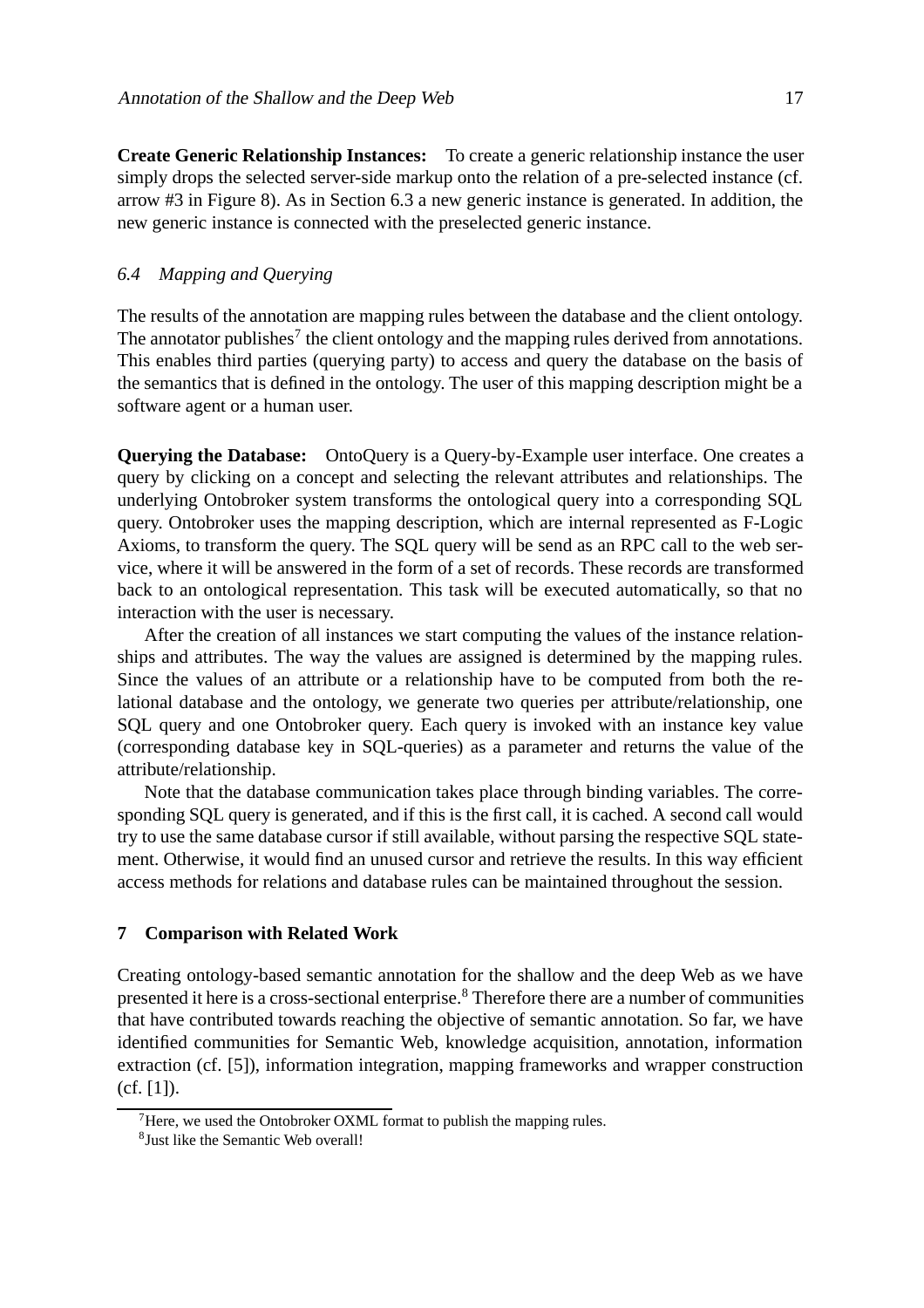In the following we mention only shortly some of the related work, for a more elaborate comparison the interested reader may have a look at [16, 19] as well as in the corresponding contributions in this book.

We know of three major systems that intensively use knowledge markup in the Semantic Web, viz. SHOE [20], Ontobroker [6], and WebKB [27]. All three of them rely on markup in HTML pages. They all started with providing manual markup by editors. However, our experiences (cf.[11]) have shown that text-editing knowledge markup yields extremely poor results, viz. syntactic mistakes and improper references.

The approaches from this line of research that are closest to *CREAM* is the SHOE Knowledge Annotator<sup>9</sup>, WebKB, and the MnM annotation tool.

The SHOE Knowledge Annotator is a Java program that allows users to mark-up web pages with the SHOE ontology. The SHOE system [26] defines additional tags that can be embedded in the body of HTML pages. The SHOE Knowledge Annotator is rather a little helper (like our earlier OntoPad [12], [6]) than a full fledged annotation environment.

WebKB [27] uses conceptual graphs for representing the semantic content of Web documents. It embeds conceptual graph statements into HTML pages. Essentially they offer a Web-based template like interface as knowledge acquisition frameworks described next.

The more recent development was the system from The Open University [25] and the corresponding MnM [32] annotation tool. MnM [32] also uses the Amilcare information extraction system. It allows the semi-automatic population of an ontology with metadata. So far, they have not dealt with relational metadata, authoring concerns or deep annotation.

Annotea (Amaya) [23, 21] is a tool that share the idea of creating a kind of user comment about Web pages. The term "annotation" in these frameworks is understood as a remark to an existing document. But Annotea actually goes one step further. It allows to rely on an RDF schema as a kind of template that is filled by the annotator. For instance, Annotea users may use a schema for Dublin Core and fill the author-slot of a particular document with a name. The user may also decide to use complex RDF descriptions instead of simple strings for filling such a template.

The authoring of hypertexts and the authoring with concepts are topics in the COHSE project [2, 14]. They allow for the automatic generation of metadata descriptions by analysing the content of a Web page and comparing the tokens with concept names described in a lexicon.

## **8 Conclusion**

CREAM is a comprehensive framework for creating semantic metadata, relational metadata in particular — the foundation of the future Semantic Web. CREAM supports the annotation on the Shallow and the Deep Web. In order to avoid problems with syntax, semantics and pragmatics, CREAM employs a rich set of modules including inference services, crawler, document management system, ontology guidance/fact browser, and document editors/viewers.

Nevertheless, the general problem of metadata creation remains interesting. Questions like "how do you annotate multimedia items?" or "what happens if there are 100,000 people known in your annotation inference server?" affect the scalability to more and larger dimensions, respectively. Some of them are currently approached by other research — as will be

<sup>9</sup>http://www.cs.umd.edu/projects/plus/SHOE/KnowledgeAnnotator.html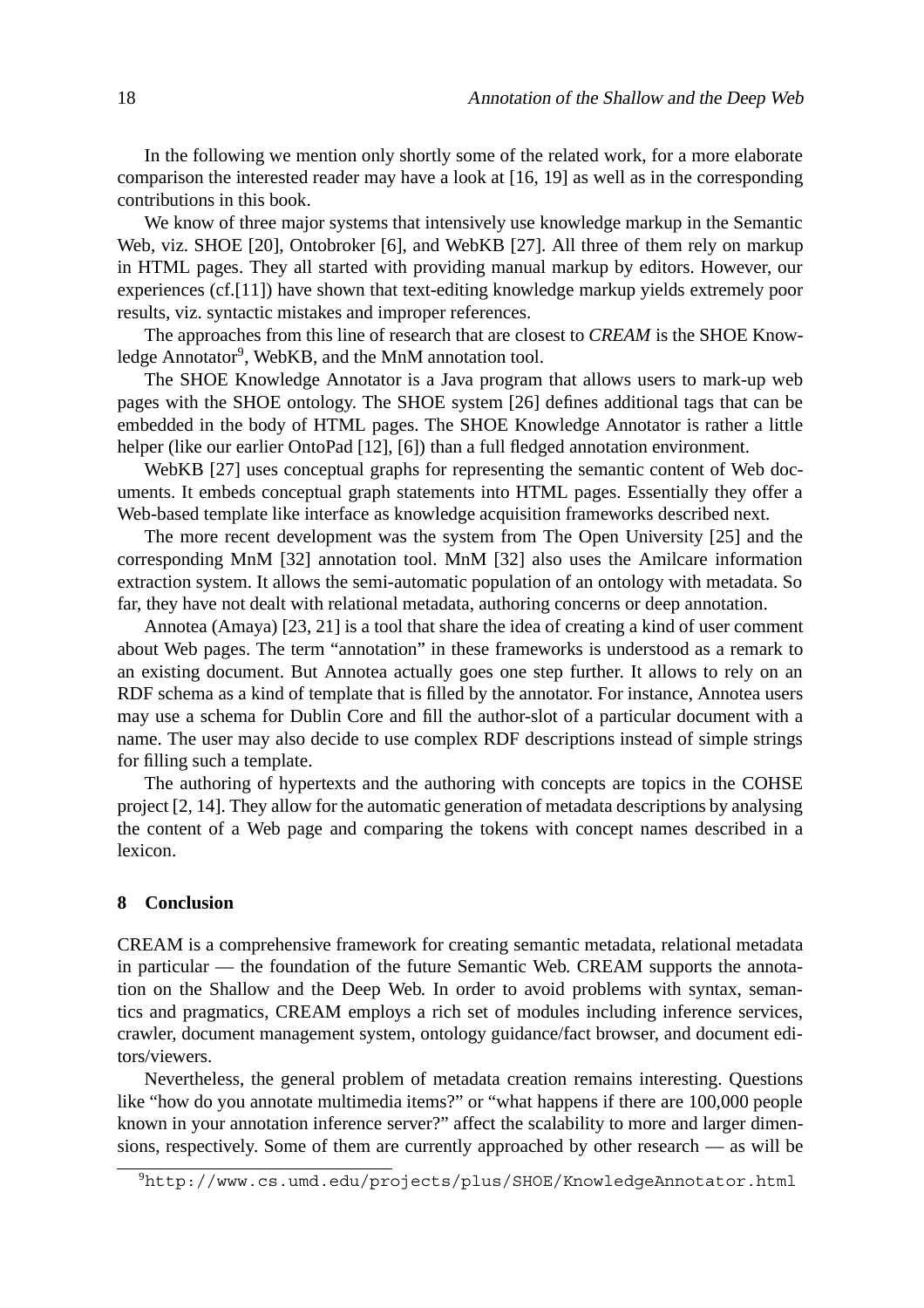seen, e.g., in this book — others such as "what is the appropriate methodology for annotation" wait for more research.

#### **9 Acknowledgements**

Research for this paper has been funded by the projects DARPA DAML OntoAgents, EU IST Bizon, and EU IST WonderWeb. We gratefully thank Leo Meyer and Dirk Wenke, Ontoprise, for implementations that contributed toward the prototype described in this paper. Further, the research presented in this paper has profited from discussions with our colleagues at University of Karlsruhe, Stanford University and Ontoprise GmbH. In particular, we want thank Stefan Decker (now: Information Science Institute, USC), Alexander Maedche (now: FZI Research Center for Information Technologies) and Mika Maier-Collin (Ontoprise).

#### **References**

- [1] Robert Baumgartner, Sebastian Eichholz, Sergio Flesca, Georg Gottlob, and Marcus Herzog. Semantic Markup of News Items with Lixto. In this book, 2003.
- [2] Sean Bechhofer, Carole Goble, Leslie Carr, Wendy Hall, Simon Kampa, and Dave De Roure. COHSE: Conceptual Open Hypermedia Service. In this book, 2003.
- [3] R. Benjamins, D. Fensel, and S. Decker. KA2: Building Ontologies for the Internet: A Midterm Report. *International Journal of Human Computer Studies*, 51(3):687–713, 1999.
- [4] Fabio Ciravegna. Adaptive information extraction from text by rule induction and generalisation. In *Proceedings of the 17th International Joint Conference on Artificial Intelligence (IJCAI)e*, Seattle, Usa, August 2001.
- [5] Fabio Ciravegna and Yorick Wilks. Designing Adaptive Information Extraction for the Semantic Web in Amilcare. In this book, 2003.
- [6] S. Decker, M. Erdmann, D. Fensel, and R. Studer. Ontobroker: Ontology Based Access to Distributed and Semi-Structured Information. In R. Meersman et al., editors, *Database Semantics: Semantic Issues in Multimedia Systems*, pages 351–369. Kluwer Academic Publisher, 1999.
- [7] S. DeRose, E. Maler, and R. Daniel. XML Pointer Language (XPointer). Technical report, W3C, 2001. Working Draft 16 August 2002.
- [8] A. Doan, J. Madhavan, P. Domingos, and A. Halevy. Learning to map between ontologies on the semantic web. In *Proceedings of the World-Wide Web Conference (WWW-2002)*, pages 662–673. ACM Press, 2002.
- [9] Dublin core metadata initiative, April 2001. http://purl.oclc.org/dc/.
- [10] Dublin Core Metadata Template, 2001. http://www.ub2.lu.se/metadata/DC creator.html.
- [11] M. Erdmann, A. Maedche, H.-P. Schnurr, and S. Staab. From Manual to Semi-automatic Semantic Annotation: About Ontology-based Text Annotation Tools. In *P. Buitelaar & K. Hasida (eds). Proceedings of the COLING 2000 Workshop on Semantic Annotation and Intelligent Content*, Luxembourg, August 2000.
- [12] D. Fensel, J. Angele, S. Decker, M. Erdmann, H.-P. Schnurr, S. Staab, R. Studer, and Andreas Witt. On2broker: Semantic-based access to information sources at the WWW. In *Proceedings of the World Conference on the WWW and Internet (WebNet 99), Honolulu, Hawaii, USA*, pages 366–371, 1999.
- [13] Reference description of the DAML+OIL (March 2001) ontology markup language, March 2001. http://www.daml.org/2001/03/reference.html.
- [14] C. Goble, S. Bechhofer, L. Carr, D. De Roure, and W. Hall. Conceptual Open Hypermedia = The Semantic Web? In S. Staab, S. Decker, D. Fensel, and A. Sheth, editors, *The Second International Workshop on the Semantic Web*, CEUR Proceedings, Volume 40, http://www.ceur-ws.org, pages 44–50, Hong Kong, May 2001.